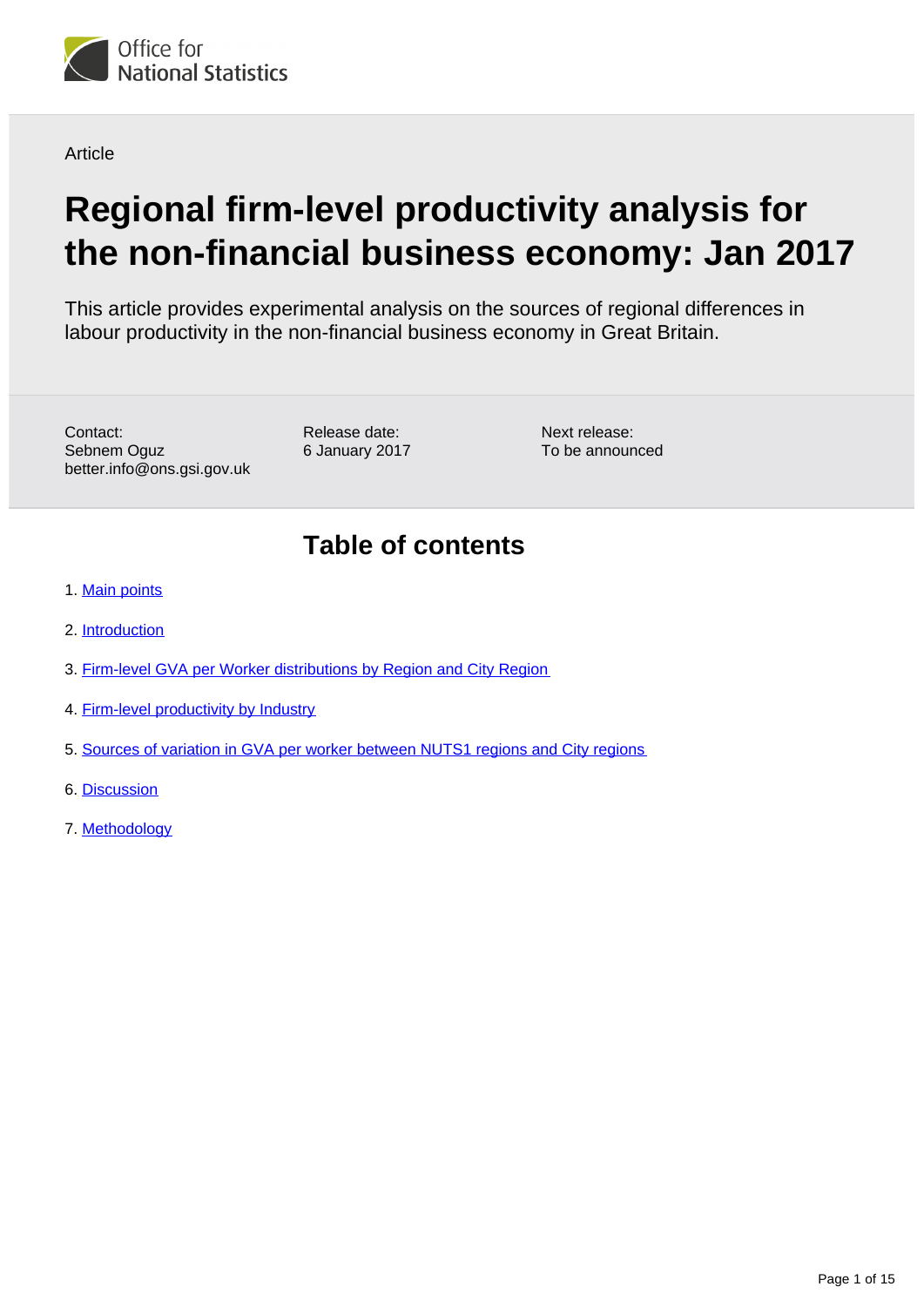# <span id="page-1-0"></span>**1 . Main points**

- All regions have a mix of high and low productivity firms; however, the distribution of firms by productivity level varies by region as does the aggregate productivity level between regions.
- There are 2 potential sources of differences in the level of aggregate productivity between regions and city regions: firstly, the mix of industries can affect relative productivity (because different industries have different average levels of productivity), secondly, a region can perform better if the firms within its individual industries out-perform their peers in other regions.
- Our analysis of the non-financial business economy suggests that with an occasional exception (for example, Aberdeen, which has a large oil and gas production sector), a region's industry structure appears to only play a relatively small role in productivity differences between regions. Instead, it is the differences between firm's productivity within industries which has the most significant effect on aggregate regional productivity differences. For example, firms in London have higher median levels of productivity in most industry sectors when compared with other regions and it is these differences that are the larger factor in its higher overall labour productivity.
- In considering these results, it should be noted that these data are based on nominal terms such that any local variation in price level has not been taken into account; additionally, the analysis does not include the finance or agriculture sectors and also excludes the public sector.

### <span id="page-1-1"></span>**2 . Introduction**

Understanding the economic performance of different areas is important to developing policies aimed at economic growth and welfare improvement. The aggregate productivity data in our regional and subregional productivity article shows that there are significant differences in aggregate average labour productivity between different regions in the UK. These differences can reflect differences in both relative firm performance within industries (where firms in a given industry and region are more productive than firms in the same industry located elsewhere), or in the industries which are found in different locations (industry composition). This section aims to analyse the relative importance of these factors. To do that, we have performed analysis using local unit firmlevel microdata in the Annual Business Survey (ABS) and the Business Register and Employment Survey (BRES).

The ABS is the key resource for understanding the detailed structure, conduct and performance of businesses across the UK at a regional level. However, note that it excludes the agricultural and financial sectors as well as some small firms<sup>1</sup>, the self-employed and the public sector. The estimates are based on aGVA from the Annual Business Survey (ABS) alongside employment data from the Business Register and Employment Survey (BRES) and are experimental.

Therefore, the following analysis explores the sources of differences in labour productivity between the NUTS1 (Nomenclature of Territorial Units for Statistics) regions and City regions in the non-financial business economy in Great Britain<sup>2</sup>. Labour productivity is expressed as gross value added (GVA) per worker<sup>3</sup> in this article. Therefore the estimates in this section cannot be compared directly to the estimates in our regional and subregional productivity release $4$ .

The article begins with examination of the distribution of firm-level productivities in the regions and city regions of Great Britain. It continues with a section examining differences in firm-level productivities in regions within industries. It then concludes with a decomposition analysis of labour productivity that casts light on the sources of firm productivity differences between the regions.

In considering the results, it is important to take into account that these data are based on nominal terms; that is local variation in price level has not been taken into account. As such local price effects could impact these results.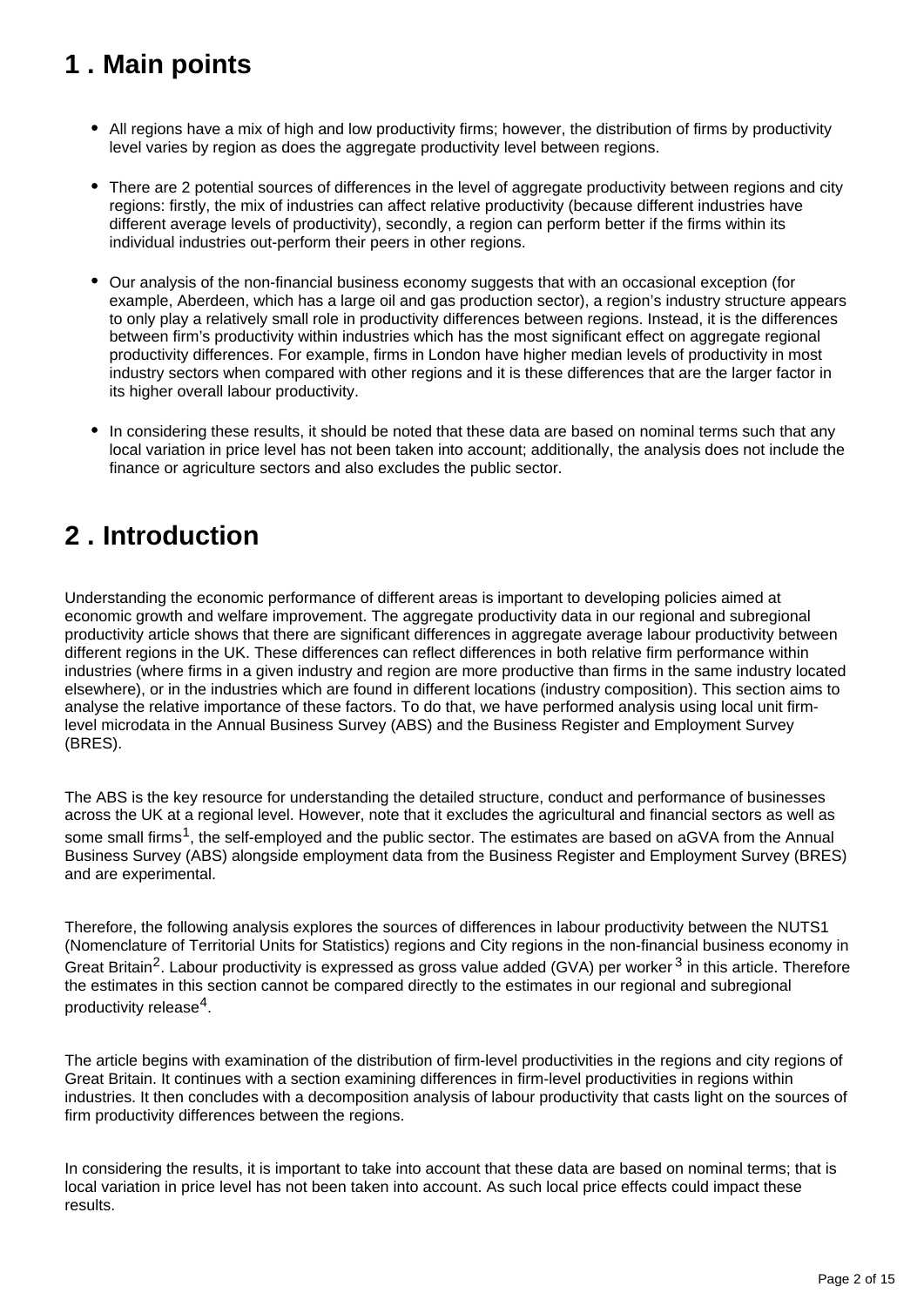#### **Notes for Introduction**

- 1. The Inter-Departmental Business Register (IDBR) does not include the very smallest of businesses, such as sole proprietors and one-person bands (those who self assess).
- 2. Our BRES dataset for this analysis did not include employment estimates for Northern Ireland. As such, there are no Northern Ireland results included with this analysis.
- 3. The labour productivity measure used in this article does not take into consideration different working patterns (for example, part-time working etc). A sensitivity analysis was carried out to compare the results in this section with those using full time equivalent (FTE) employment estimates with the conclusion that only minor differences to results occur. Therefore, we have chosen to use all worker dataset in the published calculations.
- 4. A comparison between ABS and National Accounts can be found on [our website.](http://www.ons.gov.uk/ons/guide-method/method-quality/specific/business-and-energy/annual-business-survey/quality-and-methods/a-comparison-between-abs-and-national-accounts-measures-of-value-added.pdf)

# <span id="page-2-0"></span>**3 . Firm-level GVA per Worker distributions by Region and City Region**

Figure 1 shows firm-level productivity data for the non-financial business economy for selected regions and countries and Figure 2 for city regions. They show the proportion of firms at different levels of gross value added (GVA) per worker. The distributions are skewed to the right, indicating that in all the regions there are fewer firms with high productivity levels than firms with lower productivity levels. Data and distributions for other areas are available in the accompanying dataset.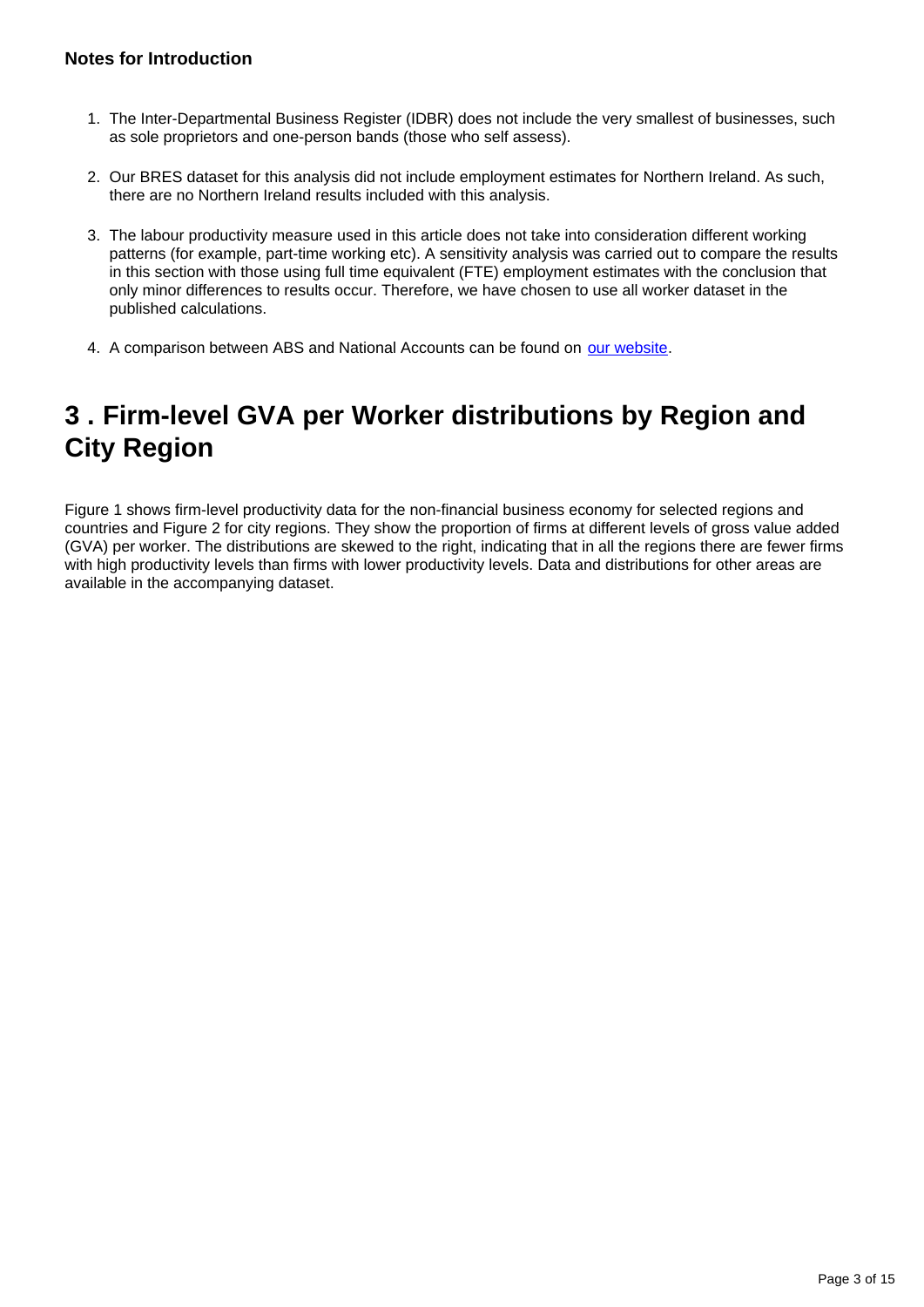**Figure 1: Distribution of firm level productivity (GVA per worker) in the non-financial business economy, NUTS1 regions, 2014**



**Figure 2: Distribution of firm level productivity (GVA per worker) in the non-financial business economy, City regions, 2014**



The data shows that in 2014 in most regions and city regions in Great Britain had a large proportion of the firms with GVA per worker around £10,000 to £40,000. However, South East England and London have a larger proportion of firms with higher levels of GVA per worker (around £35,000 to 55,000) compared with the rest of the Great Britain countries, regions and city regions. This can be seen particularly in the very different shape of the distribution for London compared with other regions and countries in Figure 1. In Figure 2, Aberdeen city region also has an unusual distribution reflecting a significant number of firms with high GVA per worker as well as a share of firms with more typical productivity levels.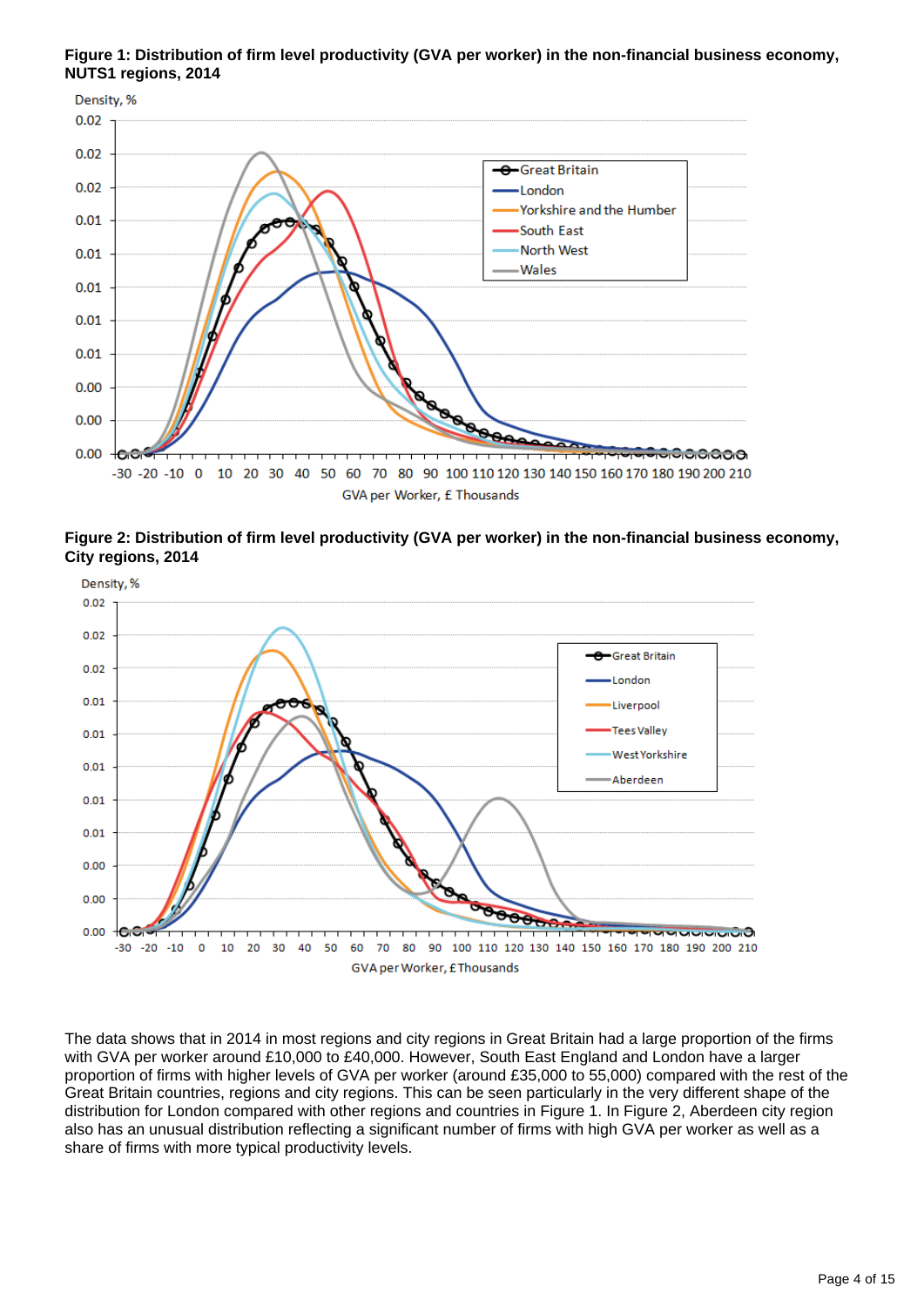For Wales and regions in the North of England, the distribution of firm-level productivities is such that compared with the Great Britain average they have a slightly higher share of firms at lower productivities and a slightly lower share with higher productivities. This can be seen in Figures 1 and 2 and in the accompanying dataset.

Note that relatively high productivity firms (located in the right-hand tail of the distribution) can be found in almost every industry, however, some industries such as mining and production and professional, scientific and technical services, have a higher share of these firms.

# <span id="page-4-0"></span>**4 . Firm-level productivity by Industry**

Figure 3 shows firm level distributions within broad industry sections in selected industries comparing London and Yorkshire and The Humber regions. It shows the median level of gross value added (GVA) per worker (the arrow) and the inter-quartile range (the bars) and the 10th and 90th deciles (the lines). Users can explore data for other regions and countries in the accompanying dataset. It can be seen that median firm-level GVA per worker is higher in almost all industries in London compared with the firm-level GVA per worker in the Yorkshire and the Humber region. This illustrates the importance of firm-level productivity within industries in explaining the differences in aggregate labour productivity between the regions. London, in particular, has higher productivity firms in some of the service sectors such as professional, scientific and technical activities, real estate activities and information and communication.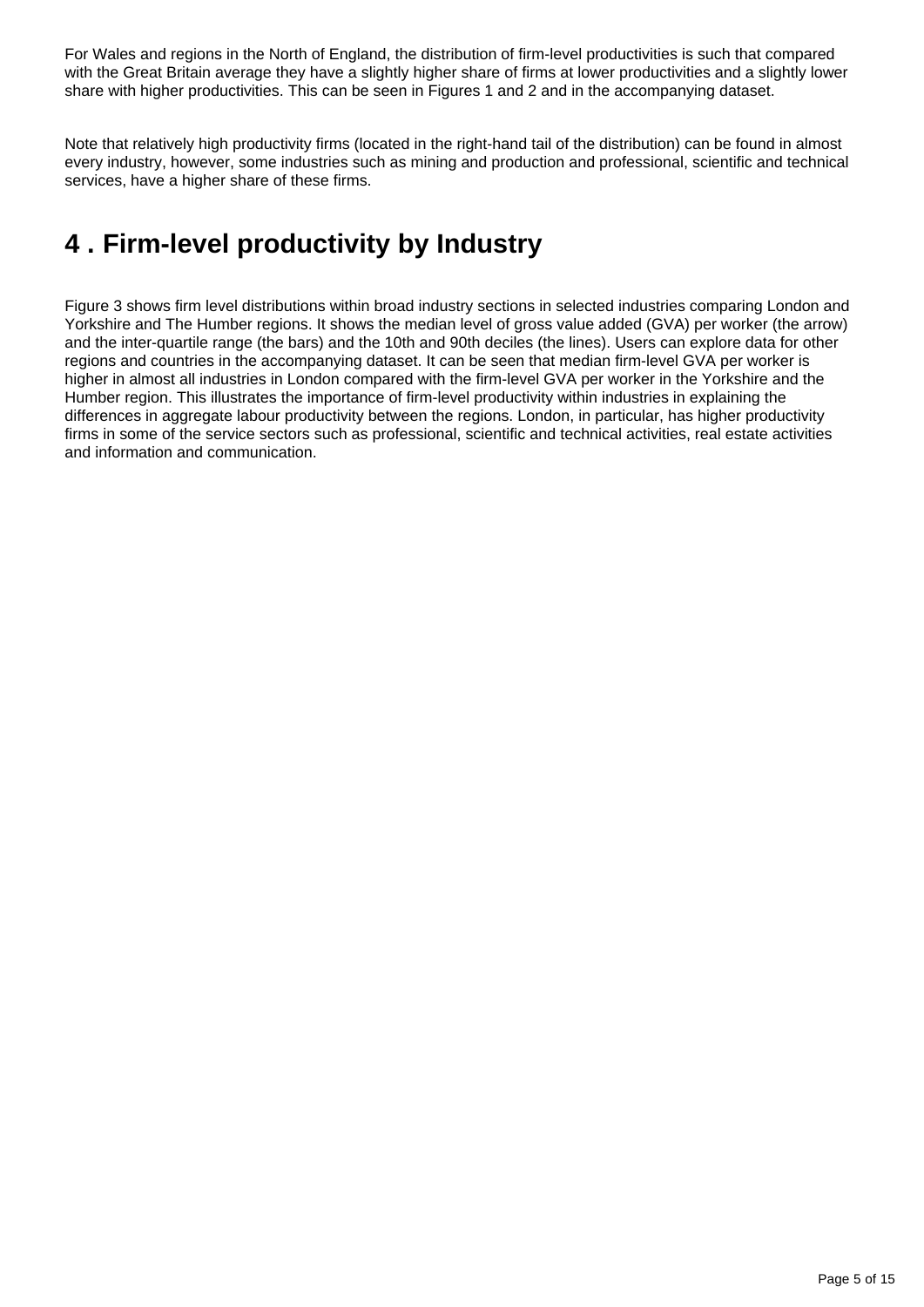#### **Figure 3: GVA per Worker in broad industry groupings – London and Yorkshire & the Humber - 2014**



Figure 3 also shows the differences in the range of the firm-level GVA per worker within industries. The firm-level GVA per worker in the 2 regions shown has the widest spread in the production and utilities sector indicating that these industries consist of firms with both low and high productivity while accommodation and food services – a service sector with relatively low labour productivity – has the narrowest range among the industries. The spread of firm productivity within industries are also different between the regions with the spread of firm-level GVA per worker generally broader in most London industries than in Yorkshire and the Humber industries.

Another point to note is that not all industries have similar average productivity. While there are differences across regions, the general pattern is that median GVA per worker is generally lower in the accommodation and food service sector, other services sector and wholesale and retail trade sector than in most other sectors. The mining and utilities sector, by contrast, has relatively high productivity. The professional, scientific and technical activities sector and the information and communication sector also tend to have relatively high productivity, albeit this is not uniform across regions.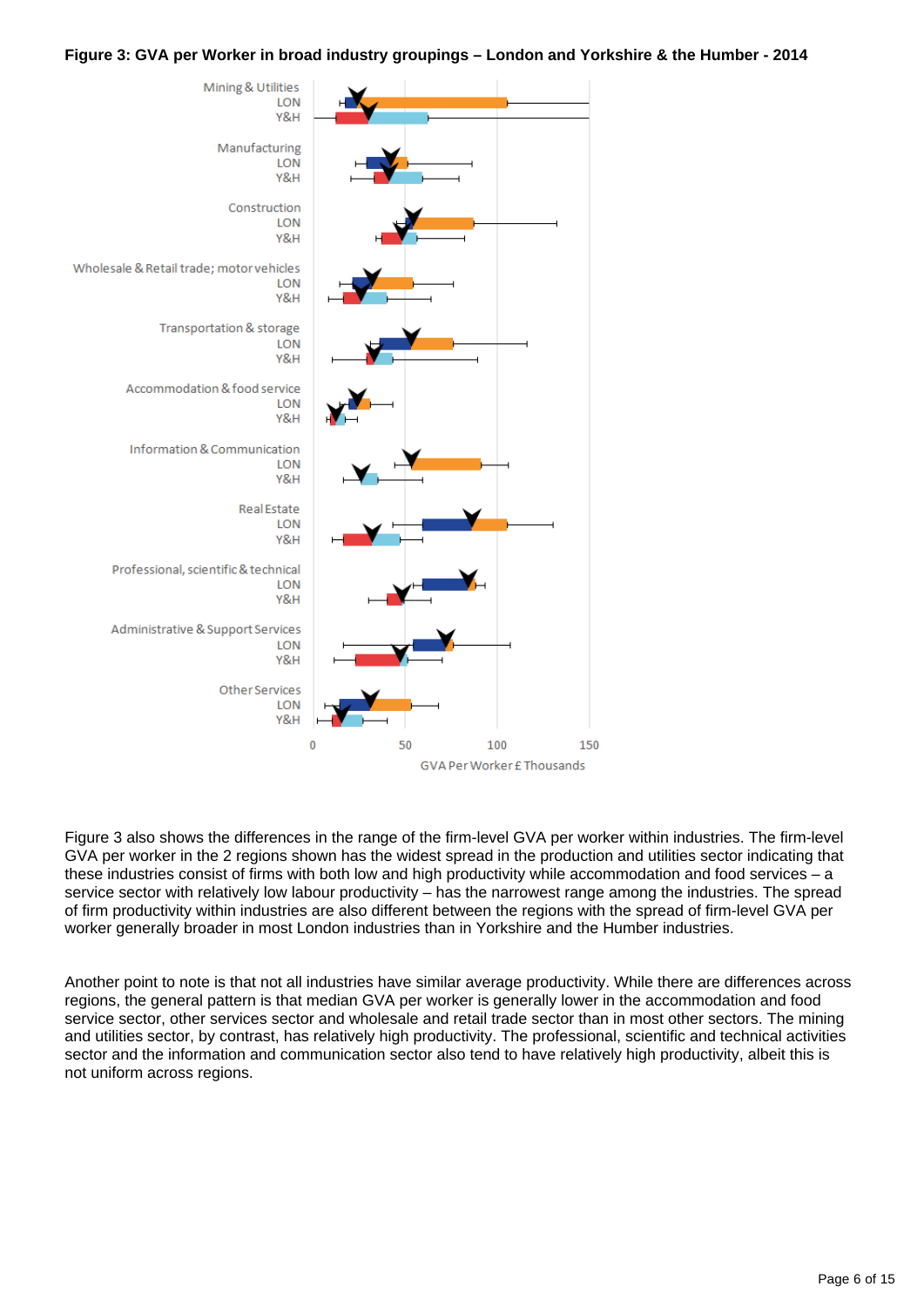Figure 4 shows the distribution of GVA per worker in 3 selected industries in all the NUTS1 (Nomenclature of Territorial Units for Statistics) regions. It shows that for both the manufacturing and the wholesale and retail trade sectors the median firm productivity and the spread of the firm productivities are relatively similar in all the regions. In contrast the professional, scientific and technical activities sector is an example of an industry where the median and the range of firm productivities were notably different between regions. For example, London firms in this sector generally generated a higher GVA per worker than the rest of the firms in Great Britain in 2014, while in Scotland and North West England there were a wide spread of firms with different productivity levels in this sector.



#### **Figure 4a: Distribution of GVA per Worker in Manufacturing – GVA per Worker 2014 – NUTS1 regions**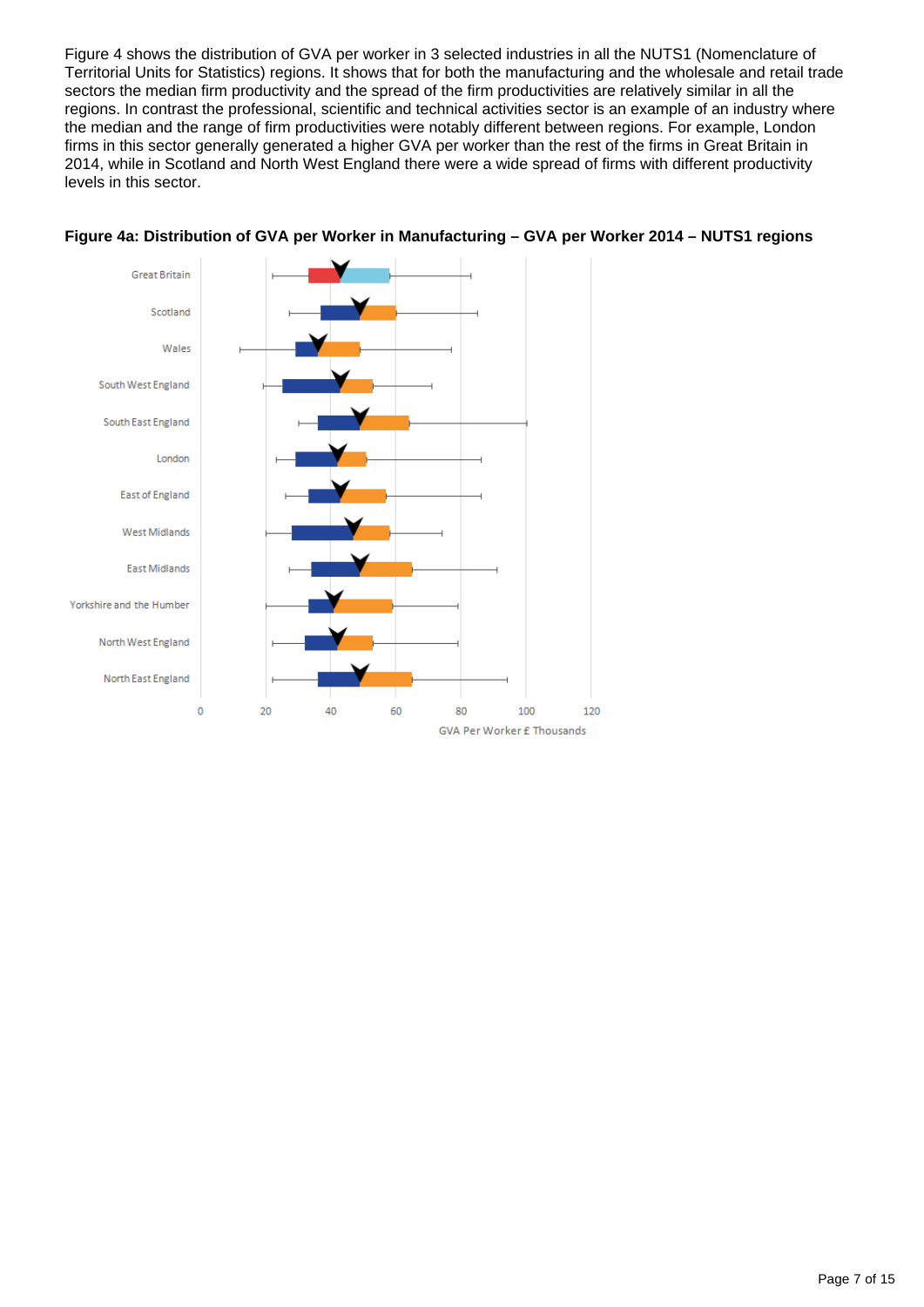





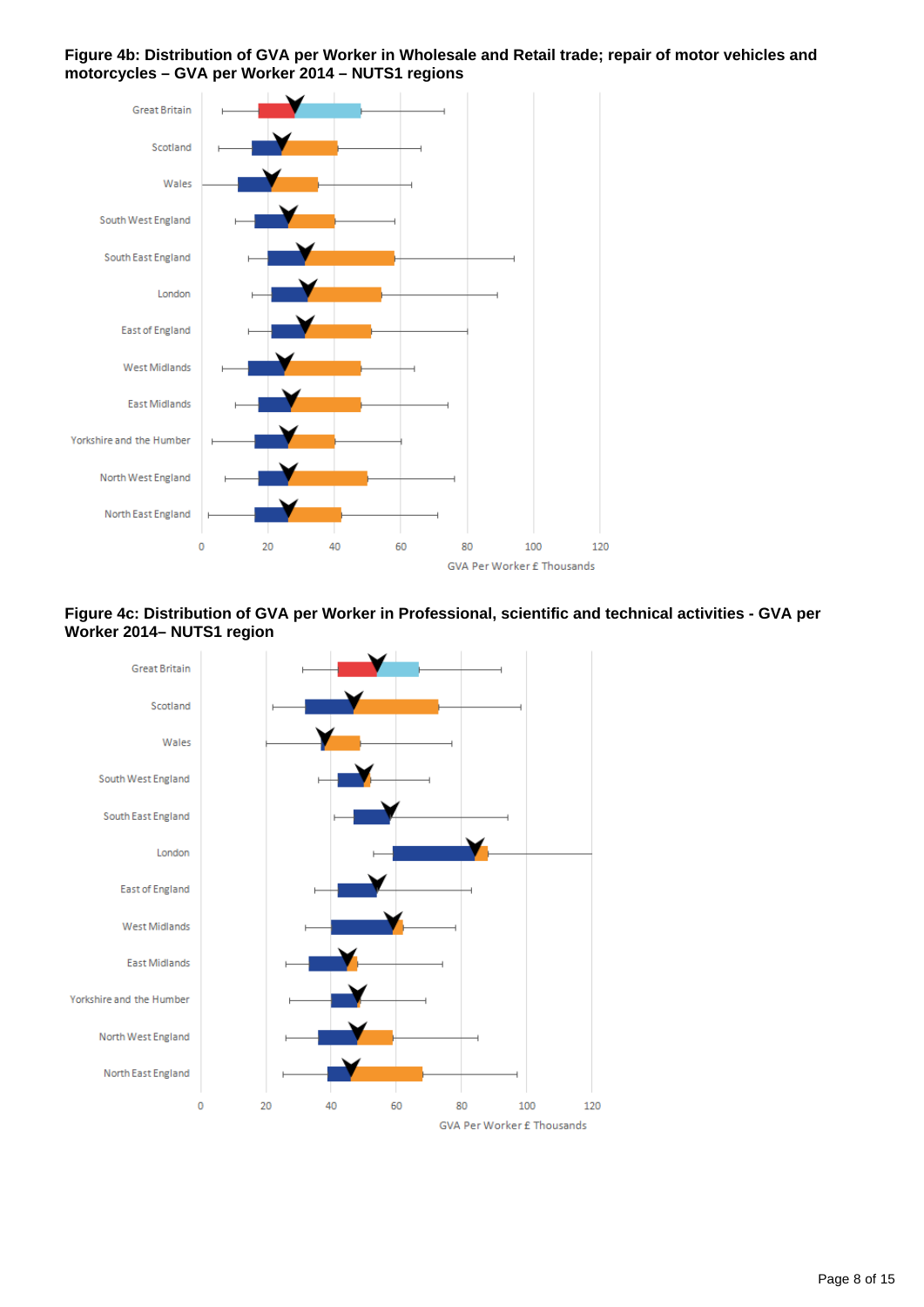### <span id="page-8-0"></span>**5 . Sources of variation in GVA per worker between NUTS1 regions and City regions**

Differences in average labour productivity between regions can reflect differences in both firm characteristics in the areas and industry composition of an area. This section used a decomposition technique to investigate these sources of productivity and how they relate to differences in aggregate productivity between regions. The full technique is explained in the methodology section. In brief, the technique allows the decomposition of aggregate average labour productivity in each region into a number of indices of which the following 2 are particularly relevant:

- a Firm Productivity Index which shows the average level of productivity in a region assuming the industry composition in that region is the same as for the economy as a whole; this is designed to demonstrate the effect of the firm level productivities on the region's estimated average aggregate productivity
- an Industry composition<sup>1</sup> index which shows the average level of productivity in a region assuming the productivity of each industry in that region equals nationwide average productivity for that industry; this is designed to demonstrate the effect of the industry composition on the region's estimated average aggregate productivity

Therefore, a higher value of the firm productivity index in a given region shows that productivity of the firms (hence industries in general) in that region are higher than firms in equivalent industries elsewhere. A higher value of industry composition index implies that the more productive industries in Great Britain have larger industry shares in that region.

For information, the residual covariance term provides a link between industry shares and industry productivity in an area. As an example, if an area has a high share of industry employment relative to Great Britain in the industries to which it has productivity advantages then it would likely have a large positive residual covariance. In reality, the residual covariance column is relatively small in most regions and city regions. Tables 1 and 2 show the firm productivity and industry composition indices for NUTS1 (Nomenclature of Territorial Units for Statistics) regions and City Regions. Each cell in the table has been divided by the aggregate productivity level for Great Britain in 2014 to provide results on a GB=100 basis.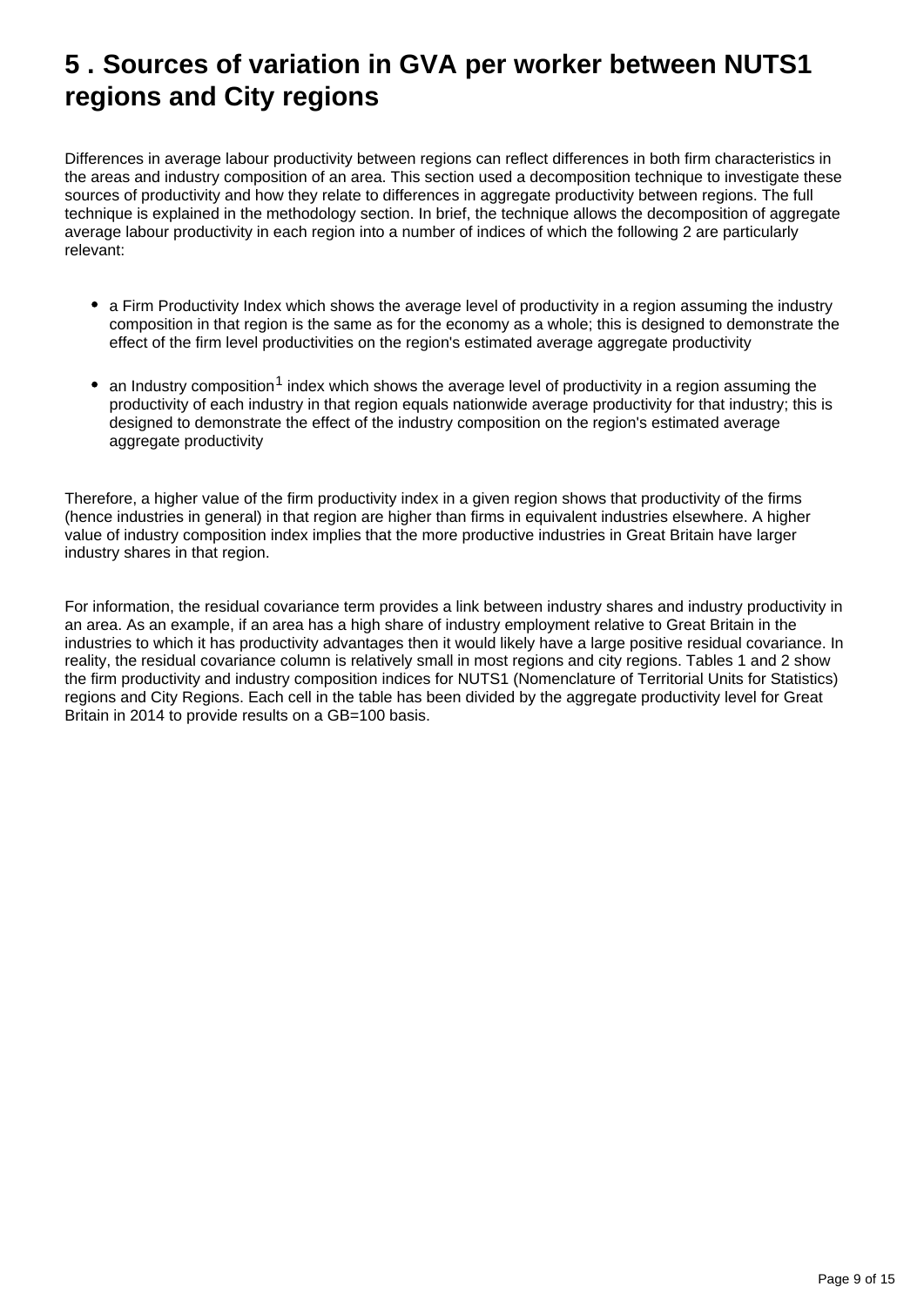| Region                      | Aggregate Average<br>Labour Productivity Productivity | Firm<br>Index | Industry<br>Composition Covariance<br>Index | Residual       | Aggregate Average Labour<br>Productivity, Great Britain |
|-----------------------------|-------------------------------------------------------|---------------|---------------------------------------------|----------------|---------------------------------------------------------|
| <b>North East</b>           | 84                                                    | 89            | 100                                         | -6             | 100                                                     |
| North West                  | 91                                                    | 96            | 97                                          | $-2$           | 100                                                     |
| Yorkshire and<br>The Humber | 75                                                    | 77            | 98                                          | 1              | 100                                                     |
| East Midlands               | 82                                                    | 83            | 100                                         | $\mathbf 0$    | 100                                                     |
| <b>West Midlands</b>        | 86                                                    | 84            | 104                                         | $-1$           | 100                                                     |
| East of<br>England          | 89                                                    | 93            | 97                                          | $-1$           | 100                                                     |
| London                      | 154                                                   | 154           | 102                                         | $-2$           | 100                                                     |
| South East                  | 107                                                   | 104           | 102                                         | 1              | 100                                                     |
| South West                  | 78                                                    | 82            | 95                                          | $\overline{2}$ | 100                                                     |
| Wales                       | 72                                                    | 72            | 96                                          | 4              | 100                                                     |
| Scotland                    | 101                                                   | 92            | 108                                         | $\overline{2}$ | 100                                                     |

#### **Table 1: Sources of Aggregate Labour Productivity (GVA per worker) 2014 - NUTS1 Regions (GB=100)**

Source: Annual Business Survey (ABS) 2014, Business Register and Employment Survey (BRES), Inter Departmental Business Register (IDBR) – Office for National Statistics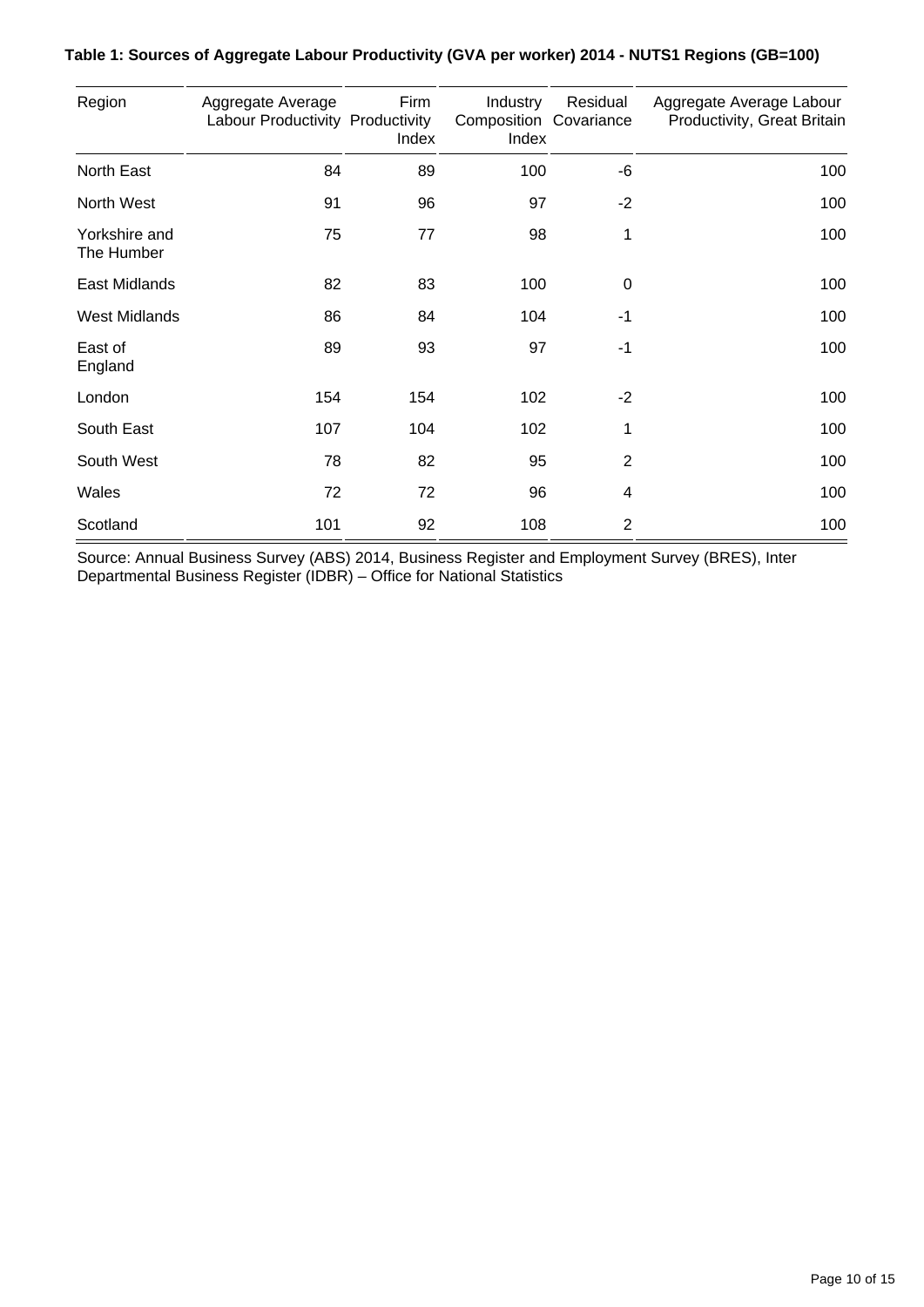| <b>City Region</b>              | Aggregate Average<br>Labour Productivity Productivity | Firm<br>Index | Industry<br>Composition Covariance<br>Index | Residual       | Aggregate Average Labour<br>Productivity, Great Britain |
|---------------------------------|-------------------------------------------------------|---------------|---------------------------------------------|----------------|---------------------------------------------------------|
| <b>Bristol</b>                  | 100                                                   | 98            | 101                                         | 1              | 100                                                     |
| Cardiff                         | 77                                                    | 75            | 97                                          | 5              | 100                                                     |
| Greater<br>Manchester           | 88                                                    | 88            | 101                                         | $-1$           | 100                                                     |
| Liverpool<br><b>City Region</b> | 87                                                    | 92            | 95                                          | $-1$           | 100                                                     |
| London                          | 154                                                   | 154           | 102                                         | $-2$           | 100                                                     |
| North East                      | 81                                                    | 80            | 101                                         | $\mathbf 0$    | 100                                                     |
| Nottingham                      | 82                                                    | 83            | 101                                         | $-2$           | 100                                                     |
| Sheffield<br><b>City Region</b> | 69                                                    | 70            | 96                                          | $\overline{2}$ | 100                                                     |
| <b>Tees Valley</b>              | 95                                                    | 89            | 101                                         | 5              | 100                                                     |
| West<br>Midlands                | 92                                                    | 87            | 105                                         | $\mathbf 0$    | 100                                                     |
| West<br>Yorkshire               | 80                                                    | 77            | 101                                         | $\overline{2}$ | 100                                                     |
| Aberdeen                        | 216                                                   | 137           | 182                                         | $-2$           | 100                                                     |
| Edinburgh                       | 81                                                    | 87            | 95                                          | $-1$           | 100                                                     |
| Glasgow                         | 87                                                    | 85            | 98                                          | 4              | 100                                                     |

#### **Table 2: Sources of Aggregate Labour Productivity (GVA per worker) - City Regions (GB=100)**

Source: Annual Business Survey (ABS) 2014, Business Register and Employment Survey (BRES), Inter Departmental Business Register (IDBR) – Office for National Statistics

The indices show that the differences in aggregate labour productivity for the non-financial business economy (shown in the first column of the tables) in most regions appear to be more closely related to individual firm productivities than to the industry composition in the regions.

For example, in the Yorkshire and the Humber region the firm productivity index equals 77 (on a GB=100 basis). This is the productivity (23% below Great Britain average) that would exist if Yorkshire and Humber had a Great Britain industry structure whilst maintaining local average industry productivities. By contrast, the industry composition index for Yorkshire and The Humber is 98 (a 2% difference from Great Britain). This is the productivity that would exist if we kept the Yorkshire and The Humber industry structure, but applied average UK productivities within each industry.

Considering both these results we find that Yorkshire and The Humber's relatively low aggregate average productivity is mostly due to low firm productivities within industries relative to Great Britain and only slightly impacted by local industry structure.

The case of Yorkshire and The Humber is typical of most UK regions and city regions in that the aggregate average productivity level is most closely related with the level of the Firm Productivity Index reflecting that differences in productivity across the regions are more closely related to different firm-level productivities within industries and less impacted by the local industry structure.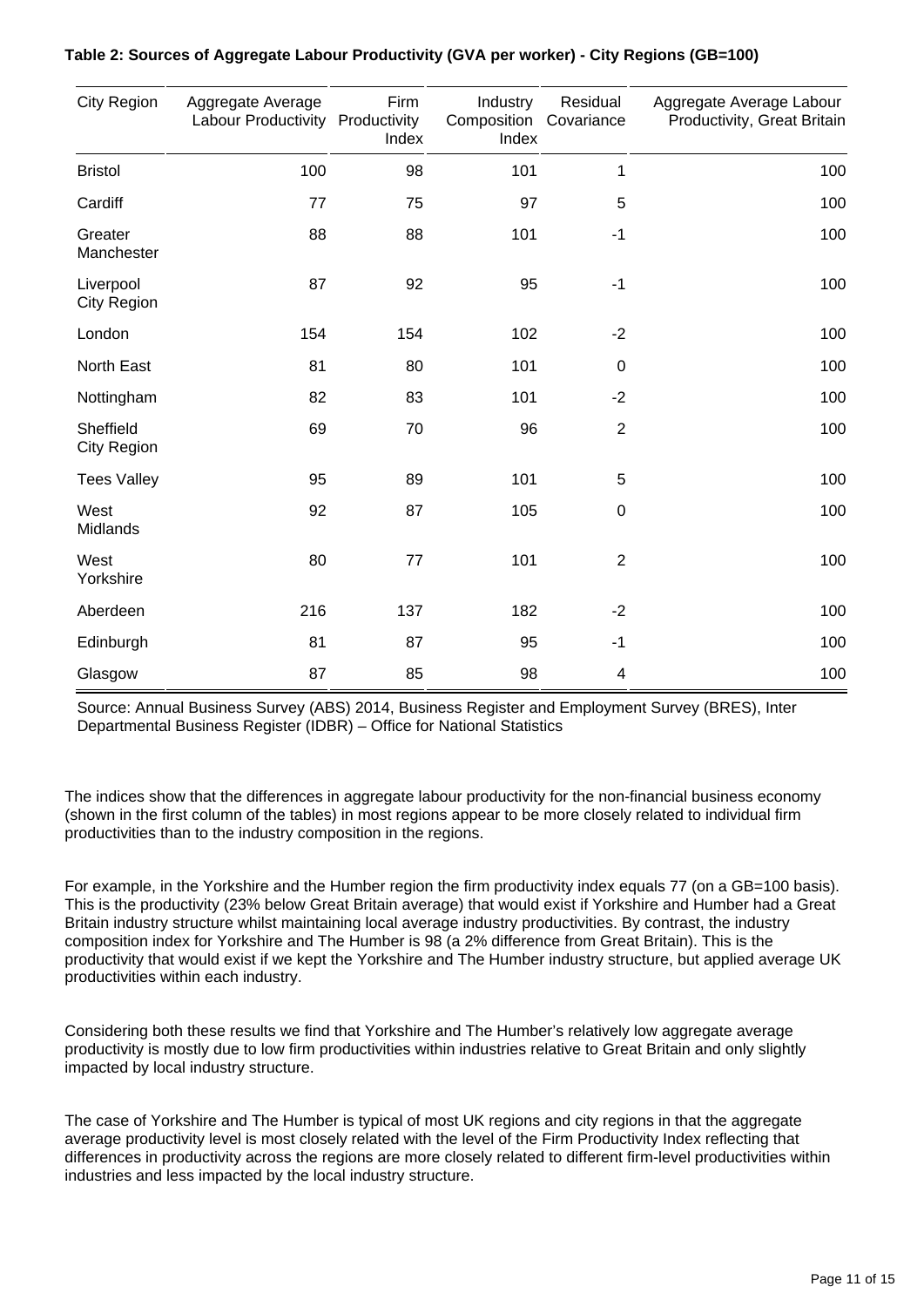Table 2 shows Aberdeen city region to be the one clear exception to the above pattern. For Aberdeen, its industrial composition (focused around the oil sector) is shown to be the major source of its relatively strong overall labour productivity performance.

#### **Notes for Sources of variation in GVA per worker between NUTS1 regions and City regions**

1. There are 2 widely accepted methods of defining industry composition. These are either using output such as shares of gross value added or inputs such as the shares of employment of each industry. The focus of this article is on labour productivity in industry. Defining the industry structure in terms of the inputs such as employment, therefore, appears to be more appropriate than using the output definition. Industry composition for each area is calculated as the employment share of 85 groups of 2-digit SIC industries in each area's total employment.

### <span id="page-11-0"></span>**6 . Discussion**

This article does not aim to provide a full analysis of all the drivers of firm productivity. Instead it has aimed to provide some information on the sources of spatial differences in labour productivity. Based on this analysis, however, it is possible to make a few observations on the factors behind the observed differences.

One key point is that labour productivity differs considerably between and within different industries and productivity differences within industries appears to play a more prominent role than the industry structure in explaining overall spatial differences in productivity in the non-financial business economy in Great Britain, in nominal terms.

For example, the data in this article has highlighted that London's labour productivity advantage over other regions is not just about having more firms in certain industries. Rather it reflects that within certain industries (and particularly in the knowledge intensive service industries) London firms display a significantly higher level of labour productivity on average than firms in equivalent industries elsewhere in the country.

This question of why are firm-level productivities different within a particular industry between the regions is a vital one to consider. One explanation may be the variation in other factors affecting firm-level labour productivity such as production technology, capital intensity, infrastructure, investment, firm size, innovation, foreign ownership, managerial capability, competition between firms, extent of market power, characteristics of product and factor markets as well as consumer tastes and preferences.

A second explanation is that firm-level productivity may also be influenced by agglomeration effects. There is a body of evidence that clustering economic activity (agglomeration) makes a city or region more productive. For example, businesses have access to a larger pool of potential customers, suppliers and workers in the same city. Similarly, knowledge spillovers are likely to occur when many similar firms are located close to each other. This can either be because firms collaborate or because workers move from one company to another bringing their knowledge with them. However, some sectors benefit more than others from knowledge spillovers with knowledge-focused services businesses having the most to gain from a central location.

Another point to note is that even within a narrow industry sector (we have used 85 2-digit industry groupings for the industry composition index) the groupings could still cover a range of slightly different types of firms. More broadly, the results in this section are likely to reflect the fact that even within a particular industry sector, there can be differences in the types of outputs and the skills of workers involved that may explain productivity differences. For example, a multinational law firm in London may have different specialisation (hence different labour productivity levels) to a small local law firm elsewhere but both will have the same 2-digit industry grouping.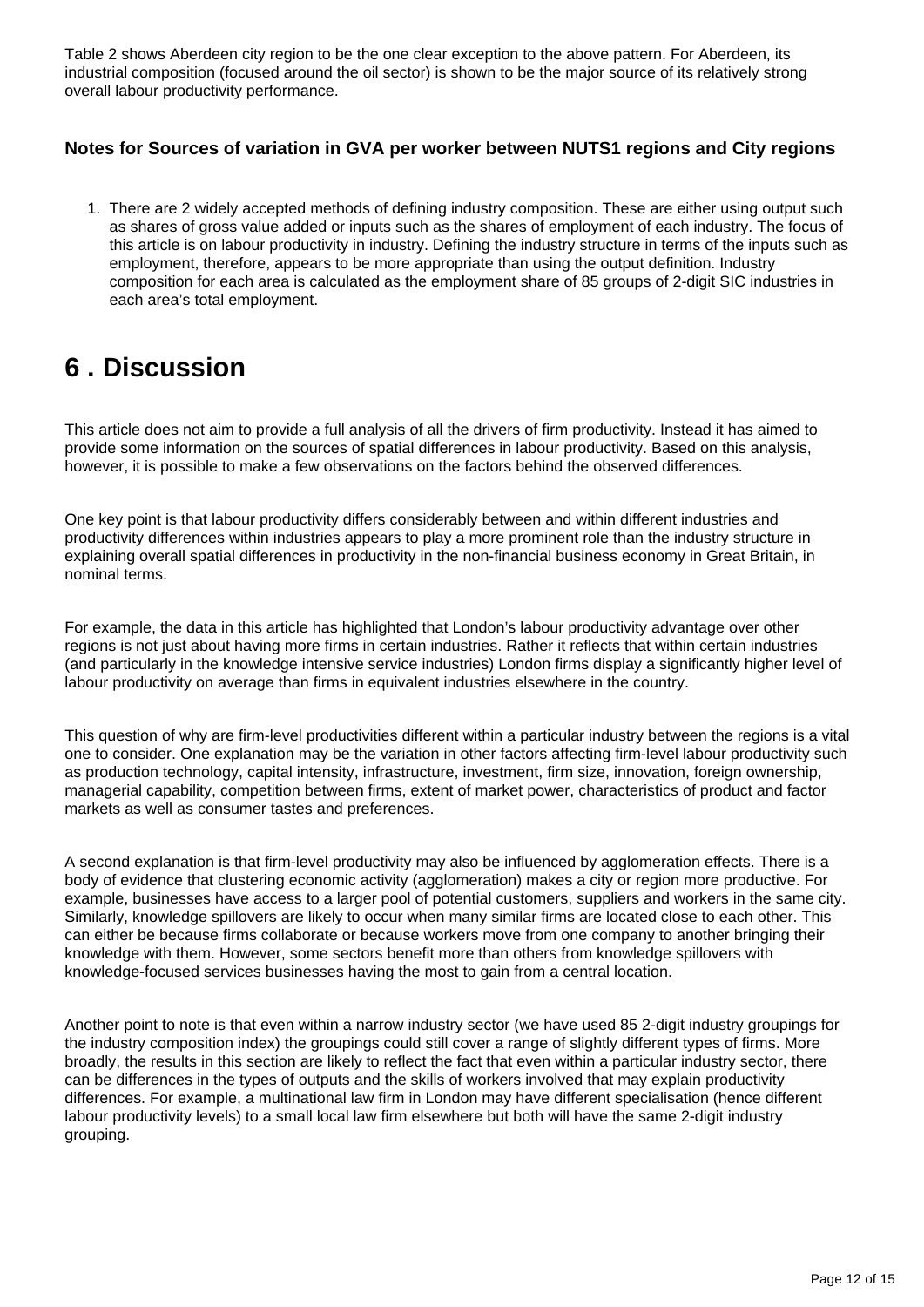Finally, productivity indicators also depend on pricing. The productivity analysis in this article uses nominal GVA which does not by definition take account of any regional or local price difference1 or different factor prices faced by the firms. Therefore there is a possibility that if we were to control for regional price differences this may either strengthen or weaken these findings.

Further analysis on the sources and determinants of labour productivity differences between regions and city regions will follow in our subsequent productivity bulletins.

#### **Notes for Discussion**

1. Local price effects may be particularly significant if the goods and services are not tradeable (that is, they are produced and consumed locally)

### <span id="page-12-0"></span>**7 . Methodology**

The calculations in this section make use of a tailored micro-dataset constructed from Annual Business Survey  $(ABS)^1$ . It includes all the local units<sup>2</sup> of the firms and their plants registered in the Inter-Departmental Business Register (IDBR)<sup>3</sup>, the postcode of their location and the aGVA<sup>4</sup> they have produced over a period of 12 months<sup>5</sup>. Employment data are not collected by the ABS, however, by using the unique identifier allocated to each plant the ABS dataset can be matched to a BRES dataset containing employment for Local Units.

ABS and BRES are 2 different surveys with different sample design, reporting periods, coverage and postprocessing of the responses. Also, their sample frames are created from snapshots of the IDBR in different points in time, which means the business population may have changed in the meantime. Therefore, there is not a perfect match between the two surveys. BRES estimates employment for those LUs that have not been surveyed in a particular year. However, the methodology in this article uses employment from IDBR when there is no response from BRES.

This is because BRES is the preferred data source for employment microdata. It provides the most accurate and up-to-date employment information for businesses. However, employment data from IDBR is the second-best source if actual rather than estimated data is pursued.

Employment in IDBR is obtained from BRES if the business has been recently surveyed. For those not surveyed by BRES, but selected by the Short Term Employment Surveys (STES), the returns to these are used to update employment. For the rest of businesses, IDBR takes employment figures from HMRC administrative data on businesses registered for PAYE. As last resource, employment is imputed from VAT receipts, based on the turnover per head ratios<sup>6</sup>.

Once the employment variable has been selected, the LU postcode is used to match the Local Unit to NUTS1 regions or City Regions. City Regions geography in this section are built up from the Local Authority Districts <sup>7</sup>.

Using data from ABS has the disadvantage that the survey excludes the agricultural and financial sectors as well as some small firms, the self-employed and the public sector as such the ABS results represent approximately two thirds of the UK economy in terms of gross value added.

### **Calculation of the Productivity and Industry Composition Indices**

This decomposition analysis technique is based on the original work of Olley and Pakes (1996)  $^8$ .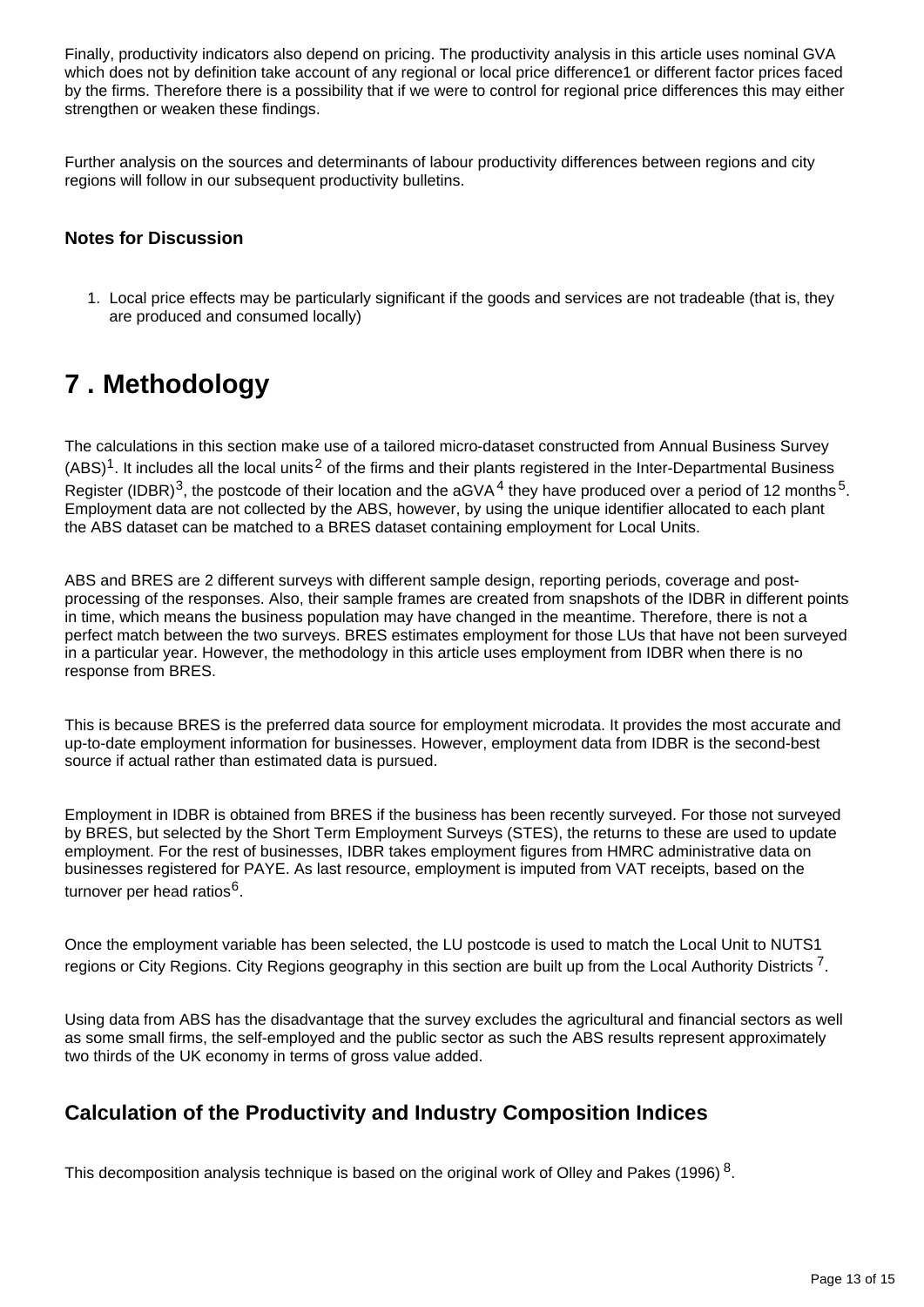Equation 1 shows the calculation of the indices which break down the aggregate productivity into two components.

Where = region;

= industry;

=share of industries in the region (defined as share of industry i employment in the total employment of the region);

= share of industries in Great Britain (defined as the national share of industry i employment in the total national employment);

= aggregate productivity in the region, that is weighted average of industry productivities in region r, using labour share of the firm as weight;

= aggregate productivity in Great Britain;

First term = Productivity Index which shows the average level of productivity in region r assuming the industry composition in that region is the same as for the economy as a whole;

Second term = Industry composition index which shows the average level of productivity in region r assuming the productivity of each industry in that region equals nationwide average productivity for that industry;

Term 3 = average labour productivity in Great Britain;

Term 4 = Residual Covariance between industry productivities and industry shares in region r. It shows the link between industry shares and productivity.

#### **Notes for Methodology**